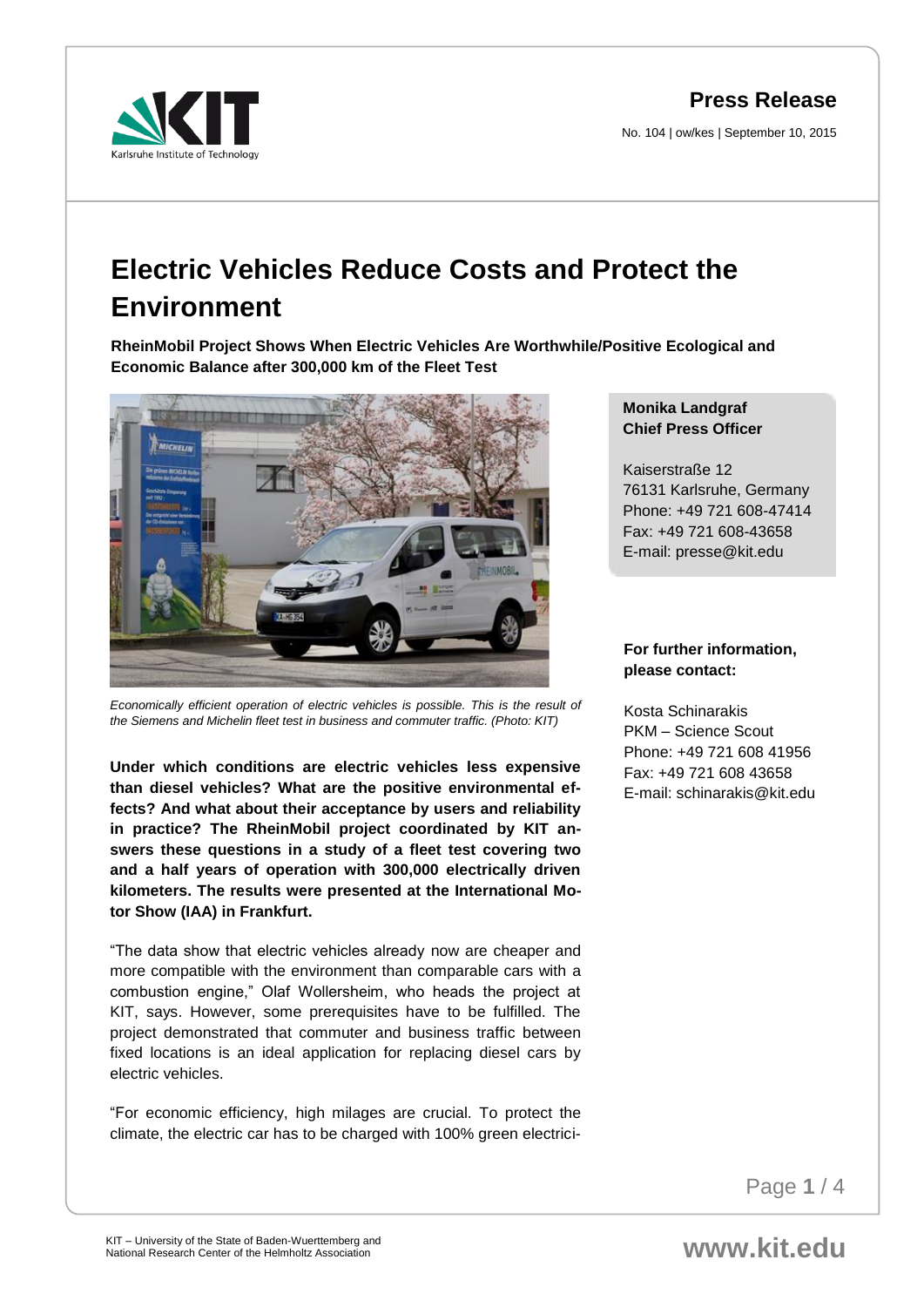**Press Release** No. 104 | ow/kes | September 10, 2015



ty. Only then is electric mobility sustainable," Wollersheim says. "In addition, users want to neither do without their usual comfort nor change their mobility behavior when replacing the combustion engine by an electric drive. These prerequisites were ideally fulfilled by the fleet test at our industry partners of Michelin and Siemens."

The study does not only evaluate operation data of the vehicles and charging stations, but also covers regular user surveys. The findings of the more than 30 months of project duration can now be used to formulate criteria for an economically and ecologically successful electrification: High milages are required with easy-to-plan individual tours of a maximum of 100 km. In the RheinMobil project, for instance, monthly milages of an average of 3,500 km per vehicle were reached. This requires a high reliability of vehicles and charging stations as well as an exact analysis in advance of the real fuel energy consumption and charging behavior.

The project data reveal that electric vehicles "compensate" their investment costs at a milage of about 200,000 km, as their operation costs are smaller than those of cars with a combustion engine. Electric cars are more climate-friendly thanks to a reduced emission of carbon dioxide and other pollutants from a milage of about 30,000 km already, provided that the complete vehicle lifecycle is analyzed and operation with 100% green electricity is assumed. (The limit is about 100,000 km, if today's power mix of the German and French power grid is assumed).

"Vehicle operation is economically and ecologically reasonable when the vehicle is charged with green electricity and is driven always when it is not charged," Wollersheim explains. "We found that operability of the vehicle was especially high in the winter without significant limitations of the range." Quick charging should only be performed when this is urgently required for reasons of time. In this way, premature aging of the battery can be prevented.

For the vehicle users, ecological advantages were particularly important. The fact that the routes of commuters and business travelers can be planned well helped overcome initial concerns regarding the limited range of electric vehicles. Contrary to expectations, daily commuting between France and Germany did not represent a problem. Charging of the vehicles worked without any problems on both sides of the border.

Of course, these results cannot be transferred to all conceivable vehicle uses in general. "But many applications, such as taxi traffic, inner-urban logistics, or mobile care have similar use profiles and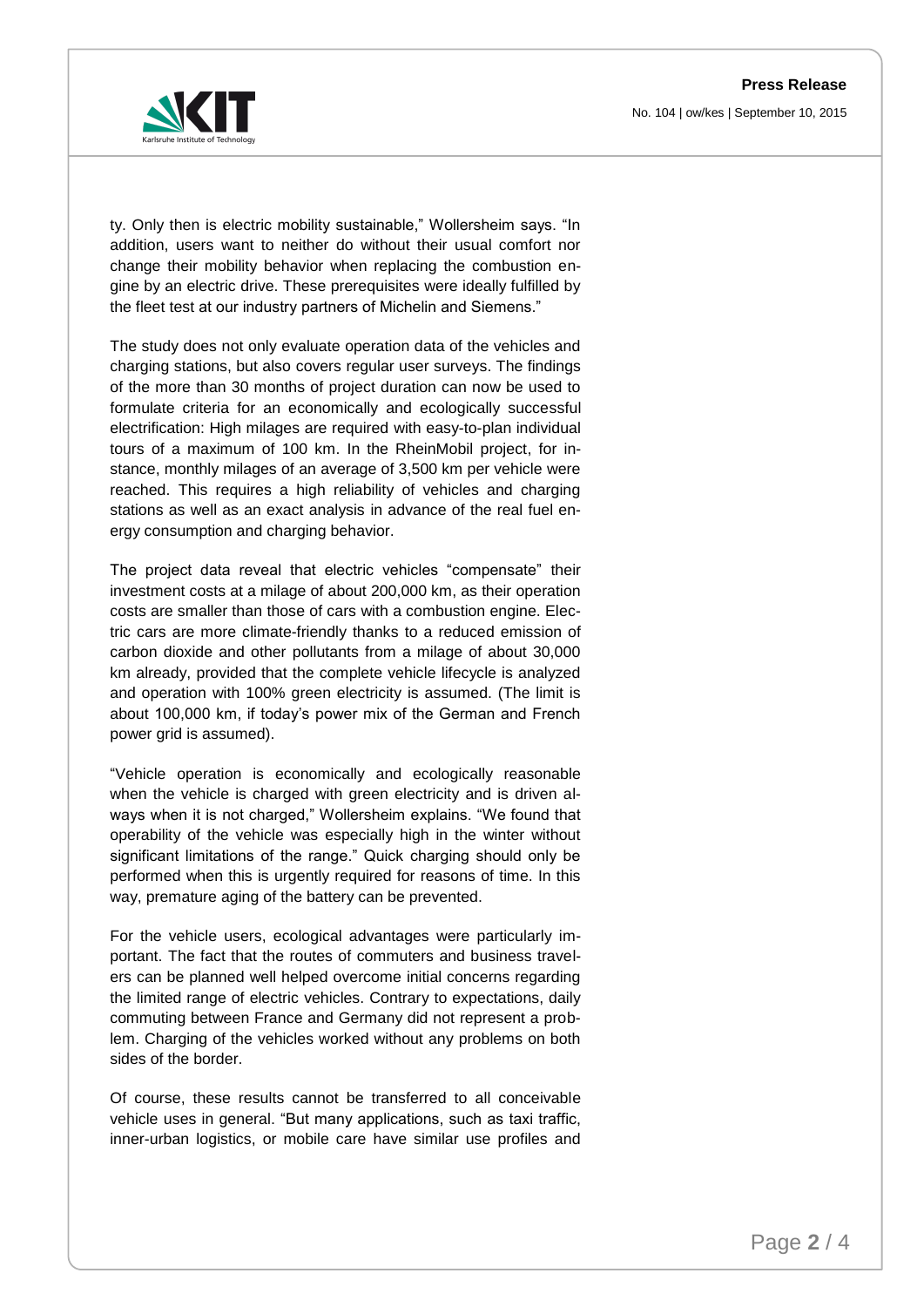**Press Release** No. 104 | ow/kes | September 10, 2015



requirements and, hence, are excellently suited for an economically and ecologically sustainable electrification. With the experience gained from the RheinMobil project, we can now push economically efficient electric mobility," Max Nastold, Director of the project partner e-Motion Line, emphasizes. "For the average private user, however, economic efficiency cannot be reached under today's framework conditions."

RheinMobil is a joint project of Michelin, Siemens, Karlsruhe Institute of Technology (KIT), the Fraunhofer Institute for Systems and Innovation Research ISI, and the mobility services company e-Motion Line (eML). The project is part of the "LivingLab  $BW<sup>e</sup>$  mobil" electric mobility showcase funded by the Federal Republic of Germany. RheinMobil is aimed at demonstrating that certain utilization profiles allow for an economically efficient operation of electric vehicles with commuting and business traffic between Karlsruhe and the Alsace region being used as an example. Daily, six mini buses with seven seats each are commuting for Michelin, while Siemens operates a compact vehicle for business trips. Monthly milage per vehicle was increased to an average of 3500 km in the course of the project.

The results of the present study were presented by Maximilian Schücking of the e-Motion Line project partner at the IAA in Frankfurt. His presentation entitled "RheinMobil: Über 300.000 km unter Strom im grenzüberschreitenden Pendler- und Dienstverkehr" was part of the electric mobility showcase forum.

#### **The study can be downloaded at**:

<http://www.competence-e.kit.edu/rheinmobil.php>

The RheinMobil project is one of about 40 projects in the Baden-Württemberg "LivingLabBW<sup>e</sup> mobil" electric mobility showcase. It is funded with about one million euros by the Federal Ministry of Transport and Digital Infrastructure (BMVI) under the showcase program of the federal government. In April 2012, the federal government selected four regions in Germany as "electric mobility showcases". In these regions, research and development of alternative drive trains are funded according to the decision made by German parliament. For the showcase program, the federation provides funds in the total amount of EUR 180 million. In large-scale regional demonstration and pilot projects, electric mobility is tested at the interface of energy system, vehicle, and traffic system. More information is provided at [www.schaufenster-elektromobilitaet.org.](http://www.schaufenster-elektromobilitaet.org/)